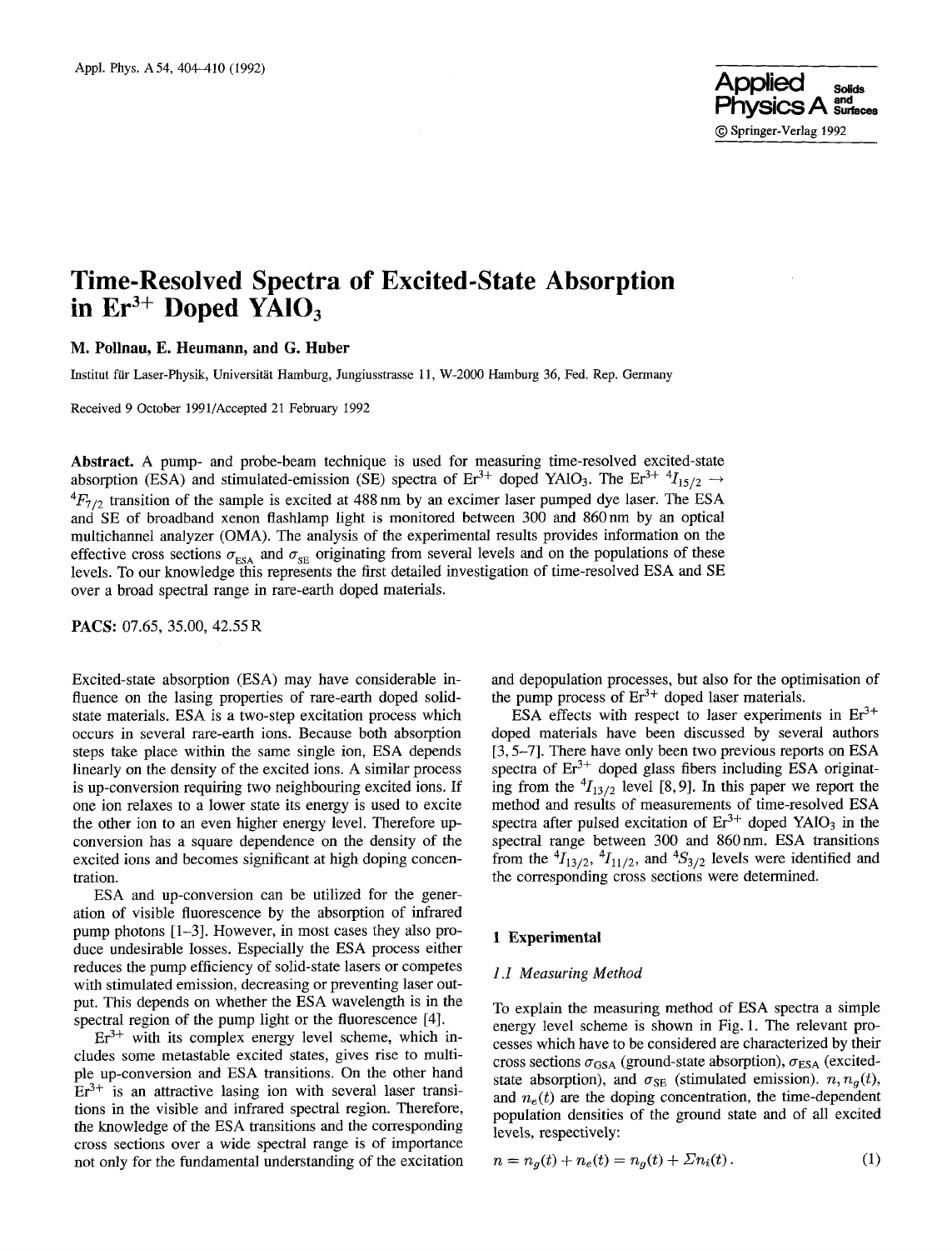

**Fig. 1.** N-level energy diagram for the explanation of ESA measurements. For clarity only two excited states are shown. Pump excitation, subsequent relaxation (left) and transitions induced by the flashlamp (right) are indicated

The populations  $n_i$  of the excited states are achieved by pumping with a pulsed laser into one level. Subsequent relaxation and up-conversion populates lower and higher lying states. So the sum in (1) generally extends over all populated excited levels. A practical approach is the consideration of all metastable levels because only these levels are substantially populated.

A probe beam of low intensity  $I_0$ , such that the populations of the levels are unpertubed, passes through the crystal of length d. In the unpumped case all electrons are in the ground state and the transmitting probe beam intensity is

$$
I_{\mathfrak{u}}(d) = I_0 \exp(-n\sigma_{\text{GSA}}d),\tag{2}
$$

whereas in the pumped case it is

$$
I_{p}(d) = I_{0} \exp(-d\{n_{g}\sigma_{\text{GSA}}+ \Sigma[n_{i}\sigma_{\text{ESA}}(i)] - \Sigma[n_{i}\sigma_{\text{SE}}(i)]\}).
$$
\n(3)

Dividing  $(2)$  by  $(3)$  we obtain with  $(1)$ 

$$
\ln(I_{\rm u}/I_{\rm p}) = d\{-(n_g + \Sigma n_i)\sigma_{\rm GSA} + n_g\sigma_{\rm GSA} + \Sigma[n_i\sigma_{\rm ESA}(i)] - \Sigma[n_i\sigma_{\rm SE}(i)]\}
$$
  
=  $d\{-n_e\sigma_{\rm GSA} + \Sigma[n_i\sigma_{\rm ESA}(i)] - \Sigma[n_i\sigma_{\rm SE}(i)]\}$  (4)

$$
\frac{1}{n_e d} \ln(I_{\rm u}/I_{\rm p}) + \sigma_{\rm GSA}
$$
\n
$$
= \Sigma \left[ \frac{n_i}{n_e} \sigma_{\rm ESA}(i) \right] - \Sigma \left[ \frac{n_i}{n_e} \sigma_{\rm SE}(i) \right].
$$
\n(5)

To obtain  $\sigma_{ESA} - \sigma_{SE}$  the terms on the left hand side of (5) and the populations  $n_i$  must be determined. The following steps have to be performed:

1. measurement of the ground-state absorption  $\sigma_{\text{GSA}}$ ,

2. measurement of  $ln(I_n/I_n)$  within the same spectral resolution as in 1.,

3. determination of  $n_e$  from the bleaching of the GSA,

4. comparison of ESA peaks at different times after pulsed excitation,

5. calculation of the populations  $n_i$  of the metastable levels,

6. calculation of  $\sigma_{ESA}$  and  $\sigma_{SE}$ .

Each of these steps is now explained in detail.

 $\sigma_{\text{GSA}}$  is obtained by measuring  $I_0$  and  $I_u(d)$  and using (2). The resulting absorption spectrum of  $Er^{3+}$ :YAlO<sub>3</sub> is shown in Fig. 2. The determination of  $ln(I_u/I_p)$  requires the mea-



Fig. 2. Absorption spectrum of Er<sup>3+</sup>:YAlO<sub>3</sub>. The large spectral linewidths and low cross sections are due to the small spectral resolution (5 nm) available with the set-up for ESA measurements



Fig. 3. Spectrum of  $ln(I_u/I_p)$  at 8 µs delay. ESA peaks as well as GSA and SE dips occur

surement of four spectra [10]. Each spectrum is labeled by a single letter. The applied beams and the detected signals are qualitatively indicated:

- (n) no beam  $\Rightarrow$  dark current,
- (t) test or probe beam  $\Rightarrow$  probe beam  $-$  GSA + dark current,

(p) pump beam  $\Rightarrow$  fluorescence + scattered pump light  $+$  dark current,

(b) both, pump and  $\Rightarrow$  probe beam  $- \left(1 - \frac{n_e}{n}\right)$ . GSA probe beam  $-$  ESA + SE + fluorescence + scattered pump light + dark current.

The  $\left(1 - \frac{e}{n}\right)$ -term in the (b)-spectrum arises due to the bleaching of the GSA. From these four spectra we compute

$$
\ln(I_{\rm u}/I_{\rm p}) = \ln[(t-n)/(b-p)].\tag{6}
$$

An example of a  $ln(I_u/I_p)$  spectrum at 8 µs after pulsed excitation is shown in Fig. 3.  $n_e$  can determined at wavelength regions where GSA but no ESA or SE occurs. For this case we obtain from (5)

$$
n_{\rm e} = \frac{1}{\sigma_{\rm GSA} d} \ln(I_{\rm u}/I_{\rm p}).\tag{7}
$$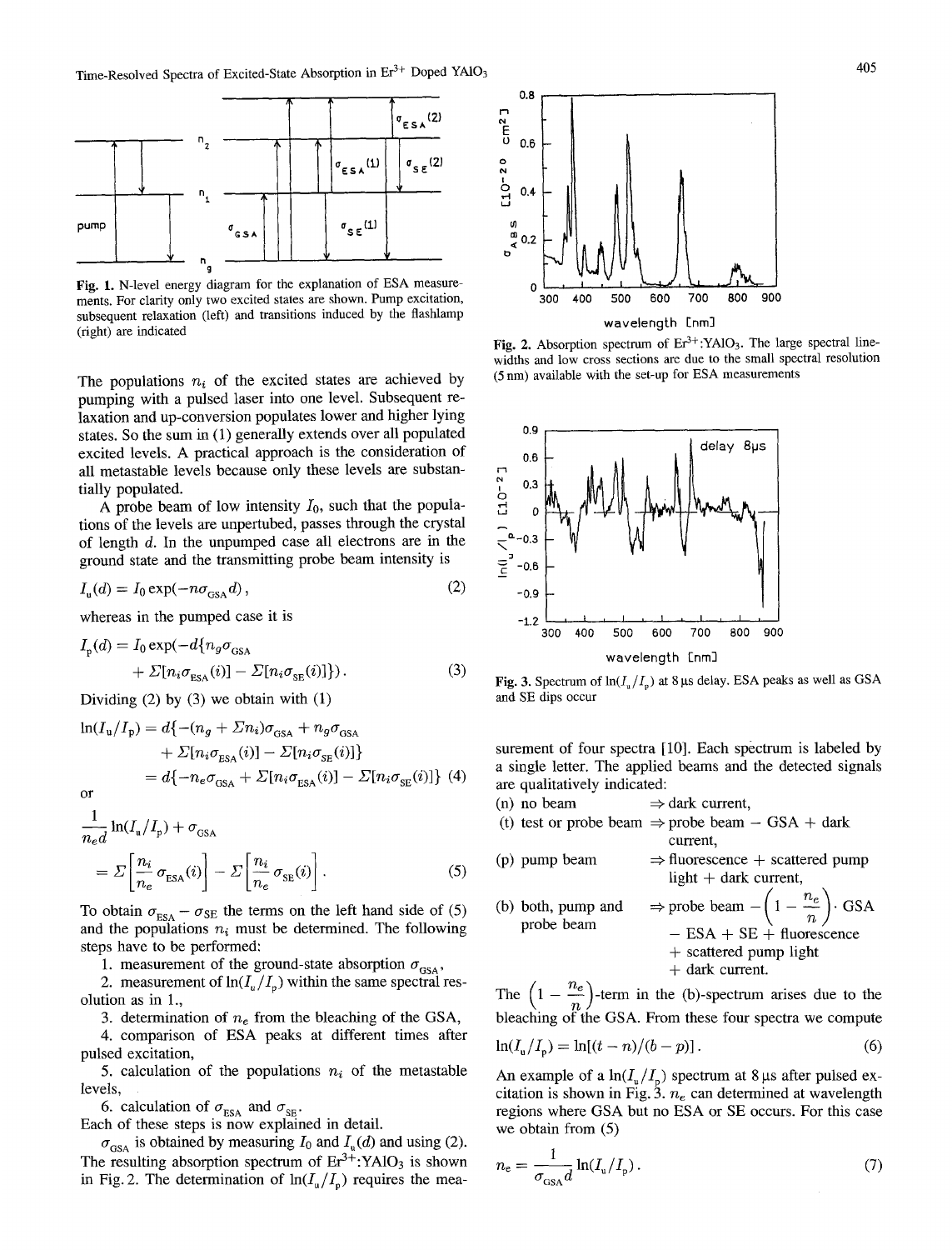Thus the right hand side of (5) can be calculated. Examples of the resulting spectra at three different delay times are presented in Fig. 5.

The populations  $n_i$  of the excited states can be derived from the following considerations: The sum of the absolute populations of all excited states at a certain delay time  $t_k$ after pulsed excitation is

$$
\Sigma n_i(t_k) = n_e(t_k) \Rightarrow \Sigma \frac{n_i(t_k)}{n_e(t_k)} = 1.
$$
\n(8)

If only the time-depending fraction  $x_k$  of the electrons in the metastable excited states is taken into account, then, with  $N_{ik}$  being the relative population of level i at delay time  $t_k$ , (8) becomes

$$
\Sigma \frac{n_i(t_k)}{n_e(t_k)} = \Sigma N_{ik} = x_k \le 1.
$$
\n(9)

At wavelengths where no SE occurs the time-depending ESA measurements provide the quantities

$$
\frac{n_i(t_k)}{n_e(t_k)}\sigma_{\text{ESA}}(i) = N_{ik}\sigma_{\text{ESA}}(i),\tag{10}
$$

as demonstrated in  $(2)$ – $(5)$ . The comparison of the same ESA peak at different delay times  $t_1$ ,  $t_k$  yields

$$
\frac{N_{i1} \cdot \sigma_{\text{ESA}}(i)}{N_{ik} \cdot \sigma_{\text{ESA}}(i)} = \frac{N_{i1}}{N_{ik}} = c_{ik},
$$
\n
$$
i = 1, \dots, m; \quad k = 2, \dots, m. \tag{11}
$$

The measurement of ESA at  $m$  different delay times leads to m equations of form (9) and  $m(m-1)$  independent equations of form (11). In total  $m^2$  equations allow the determination of the  $m^2$  variables

$$
N_{ik}, \qquad i,k = 1,\ldots,m\,. \tag{12}
$$

Introducing the abbreviations

$$
d_{ik} = (c_{ik} - c_{mk})/(c_{ik}c_{mk}),
$$
  
\n
$$
e_{ijkl} = d_{ik}/d_{jk} - d_{il}/d_{jl},
$$
\n(13)

the solutions for the relative populations  $N_{i1}$  of  $m = 3$ excited states, from which ESA originates in Er: $YAlO<sub>3</sub>$ , can be written as

$$
N_{11} = \frac{\left[\left(x_2 - x_1/c_{32}\right)/d_{22} - \left(x_3 - x_1/c_{33}\right)/d_{23}\right] / e_{1232}}{N_{21} = -\left[x_3 - N_{11}/c_{13} + \left(N_{11} - x_1\right)/c_{33}\right] / d_{23}},
$$
\n
$$
N_{31} = x_1 - N_{11} - N_{21}.
$$
\n(14)

The populations  $N_{ik}$  of the levels i at the other times  $t_k$  can then be derived from (11):

$$
N_{ik} = N_{i1}/c_{ik} \,. \tag{15}
$$

With  $n_e(t_k)$  from (7), the absolute populations can be calculated from (10):

$$
n_i(t_k) = N_{ik} \cdot n_e(t_k). \tag{16}
$$

Finally, the absolute ESA cross sections  $\sigma_{\text{ESA}}(i)$  are obtained from the measured quantity  $[n_i(t_k)/n_e(t_k)]\sigma_{ESA}(i)$  derived from (5). The results are presented in Sect. 2.



Fig. 4. Experimental set-up for the measurement of time-resolved ESA spectra

#### *1.2 Experimental Arrangement*

A pump- and probe-beam technique is used for the timeresolved measurement of ESA spectra. The experimental set-up is shown in Fig. 4.  $140 \mu$ J pulses from an excimer laser pumped dye laser (Coumarin 102) at 488 nm are coupled into the sample through the hole in mirror  $M$ . The pulse duration of 10ns is short compared to the lifetimes of the metastable levels of  $Er<sup>3+</sup>$  in  $YAlO<sub>3</sub>$  and, therefore, a  $\delta$ -like excitation is realized. The sample is placed between two pinholes of  $200 \mu m$  in diameter to define an excitation volume. The transmitted pump light is blocked by the diaphragm D or is absorbed by two filters for obtaining spectra which do not overlap with the excitation wavelength. Pulsed white probe light from a xenon flashlamp is focused via mirror  $\overline{M}$  into the sample. The transmitted probe light passes through the diaphragm  $D$  into the monochromator. The output spectrum is detected and analyzed with an optical multichannel analyzer (OMA). During the measurement the OMA interface provides regular signals to a pulse and delay generator which generates two pulses. The first pulse triggers the excimer laser and, after an adjustable delay time, the second pulse triggers the flashlamp and gates the OMA detector. The variation of the delay allows the measurement of time-resolved ESA spectra. The minimum delay between excitation and detection of the ESA spectrum is  $2 \mu s$ . During each measurement four spectra are recorded (see Sect. 1.1). The resulting ESA spectrum is free of scattered pump light and spontaneous fluorescence from the sample.

The ground-state fluorescences at 550 and 966 nm were monitored by a photomultiplier connected to a multichannel analyzer, after pulsed excitation by a  $N_2$  laser pumped dye laser (Coumarin 102) at 488 nm.

# **2 Results and Discussion**

ESA spectra of  $Er^{3+}$  doped YA1O<sub>3</sub> were measured at several delay times  $t_k$  between 2 us and 10ms. The sample had a length of 6.9 mm (crystallographic c-axis) and an  $Er^{3+}$ concentration of  $2.9 \times 10^{20}$  cm<sup>-3</sup>.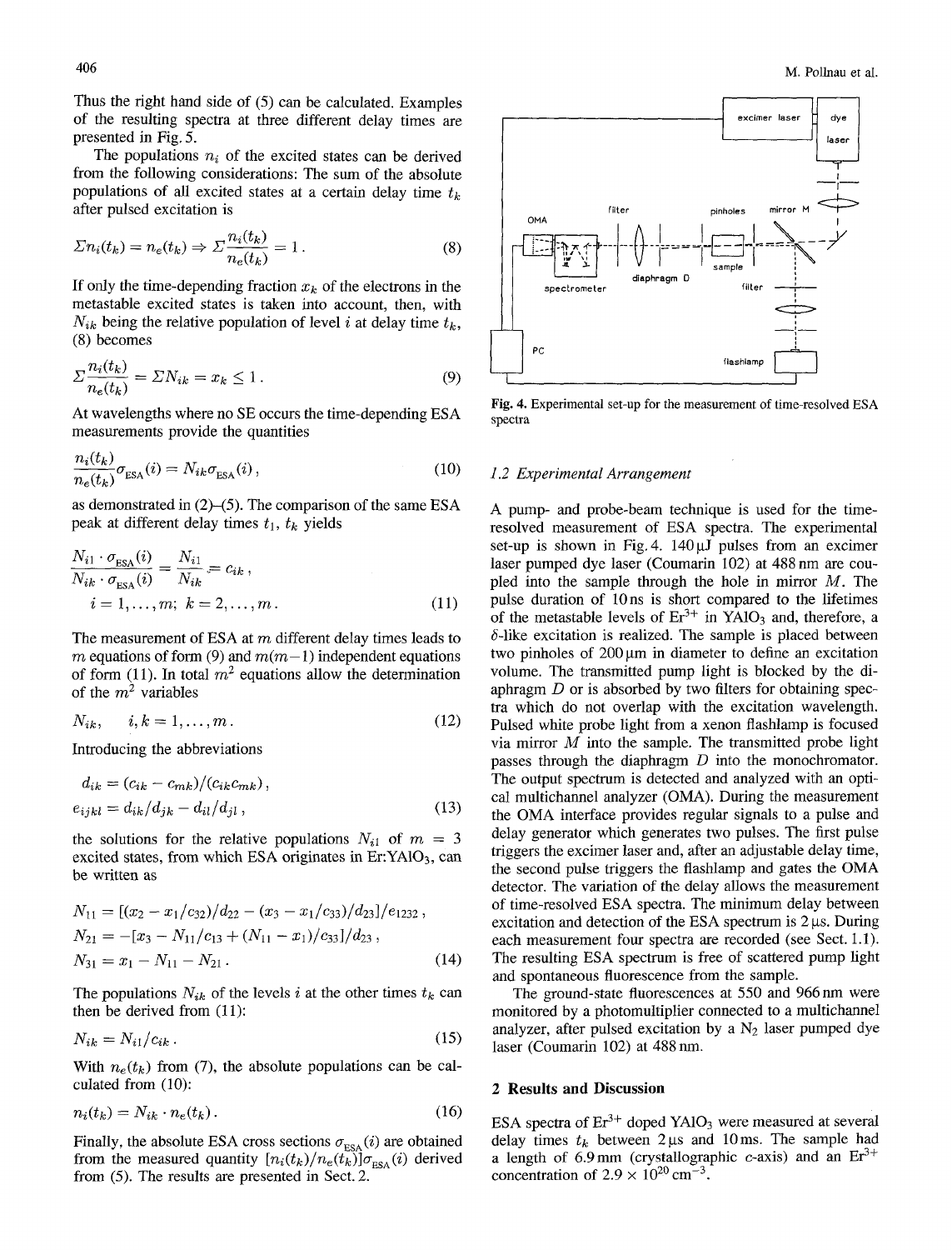

Fig. 5a–c. Spectra of  $\sigma_{ESA}(i) - \sigma_{SE}(i)$  times the relative population factor  $\frac{n_i}{n_e}$ , of Er<sup>3+</sup>:YAlO<sub>3</sub> at 3 different delay times:  $\mathbf{a}$  5  $\mu$ s,  $\mathbf{b}$  200  $\mu$ s, and c 2 ms

Multiple strong ESA has been observed in the entire spectral range between 300 and 860 nm. According to the temporal behaviour of the population and depopulation of the  $Er<sup>3+</sup>$  metastable states after pulsed excitation, the intensities of the ESA peaks vary significantly with delay time. Figures 5a–c show the ESA spectra at three different delay times. The evaluation of the ESA spectra at twelve different delay times (5, 8, 14, 27, 50, 100, 200, 300, 500, 1000,  $2000$ ,  $3000 \,\mu s$  results in the identification of three groups of ESA transitions originating from three different levels. Each group exhibits a characteristic temporal behaviour as shown in Fig. 6a. Comparison with the ground-state fluorescence decays from the  ${}^{4}S_{3/2}$ (550 nm) and  ${}^{4}I_{11/2}$  (966 nm) levels (Fig. 6b) allows the determination of the initial levels of two of these ESA groups. The  ${}^{4}I_{13/2}$  level has the longest lifetime (6.5 ms), such that at long delay times  $n(^{4}I_{13/2}) \rightarrow n_{e}$ . Therefore, (5) and (10) predict that at long delay times the ESA transitions from the  ${}^4I_{13/2}$  level saturate with the time constant of the  ${}^4I_{11/2}$  level from which the  ${}^4I_{13/2}$  level is mostly populated. This allows the identification of the third ESA group.

It is important to emphasize that the ESA, as well as the fluorescence intensity, is proportional to the absolute population of the initial level. Our evaluation, however, is based on the quantity  $(n_i/n_e)[\sigma_{\text{ESA}}(i) - \sigma_{\text{SE}}(i)]$  which is proportional to the relative population  $n_i/n_e$  of the excited level i. The relative and the absolute maximum of the population do not necessarily occur at the same time after excitation. Compare, for example, the absolute and relative populations of the  $^{4}I_{13/2}$  level in Table 1. The absolute population has its maximum at 1 ms, while the relative population is still increasing due to the fast decrease of the excitation of the

**Table 1.** Absolute (and relative) populations  $n_i$  [10<sup>17</sup> cm<sup>-3</sup>] of the Er<sup>3+</sup> metastable states at twelve different times after excitation by  $140 \mu J$ pulses from an excimer laser pumped dye laser (Coumarin 102) at 488 nm

| Delay<br>time       | $^{4}I_{13/2}$ | $^{4}I_{11/2}$ | $^{4}S_{3/2}$  | Excitation     |
|---------------------|----------------|----------------|----------------|----------------|
| $5 \mu s$           | 1.1 $(9\%)$    | $1.3(11\%)$    | $9.4(80\%)$    | 11.8 $(100\%)$ |
| $8 \,\mu s$         | 1.6(14%)       | 2.1(18%)       | 7.8(68%)       | 11.4 (100%)    |
| $14 \,\mathrm{u}$ s | $1.7(16\%)$    | 2.5(23%)       | 6.6 $(61\%)$   | 10.8 (100%)    |
| $27 \,\mathrm{us}$  | 1.9(18%)       | $3.2(30\%)$    | 5.5 $(52%)$    | 10.5 (100%)    |
| $50 \,\mu s$        | 2.5(24%)       | 4.0 (39%)      | 3.8 $(37%)$    | 10.4 (100%)    |
| $100 \,\mathrm{ms}$ | 2.9(28%)       | 5.4 (52%)      | $2.0(20\%)$    | 10.3 (100%)    |
| $200 \,\mu s$       | 3.2(33%)       | 5.4 (55%)      | $1.2(12\%)$    | 9.8 (100%)     |
| $300 \,\mu s$       | 3.4(38%)       | 5.0(55%)       | $0.7$ $(7%)$   | $9.0(100\%)$   |
| $500 \,\mathrm{us}$ | 3.4(43%)       | 3.9 (50%)      | (7%)<br>0.5    | $7.8(100\%)$   |
| 1 <sub>ms</sub>     | 3.7(58%)       | 2.4(39%)       | (3%)<br>0.2    | 6.3 $(100\%)$  |
| 2 <sub>ms</sub>     | 3.5(72%)       | 1.3(26%)       | $(2\%)$<br>0.1 | 4.8 (100%)     |
| 3 <sub>ms</sub>     | $3.0(80\%)$    | 0.7(20%)       | $(0\%)$<br>0.0 | 3.8 (100%)     |

other levels. So the coincidence of the ESA mad fluorescence maxima is not conclusive proof of the origin of the ESA and SE. In this case, however, there is no ambiguity in assigning the ESA data to the ground-state fluorescence data.

The terminating levels of the ESA transitions originating from the levels mentioned above have been identified by means of the spectral positions of the ESA peaks. Figure 7 shows the energy level scheme of  $Er^{3+}$  indicating the observed ESA and SE transitions.

To determine ESA cross sections the populations  $n_i(t_k)$ for  $m = 3$  levels  $({}^4S_{3/2}, {}^4I_{11/2}, {}^4I_{13/2})$  were calculated using (14) of Sect. 1.1. The small populations of the other levels were neglected, such that  $x_k = 1$  in (9) and (14). It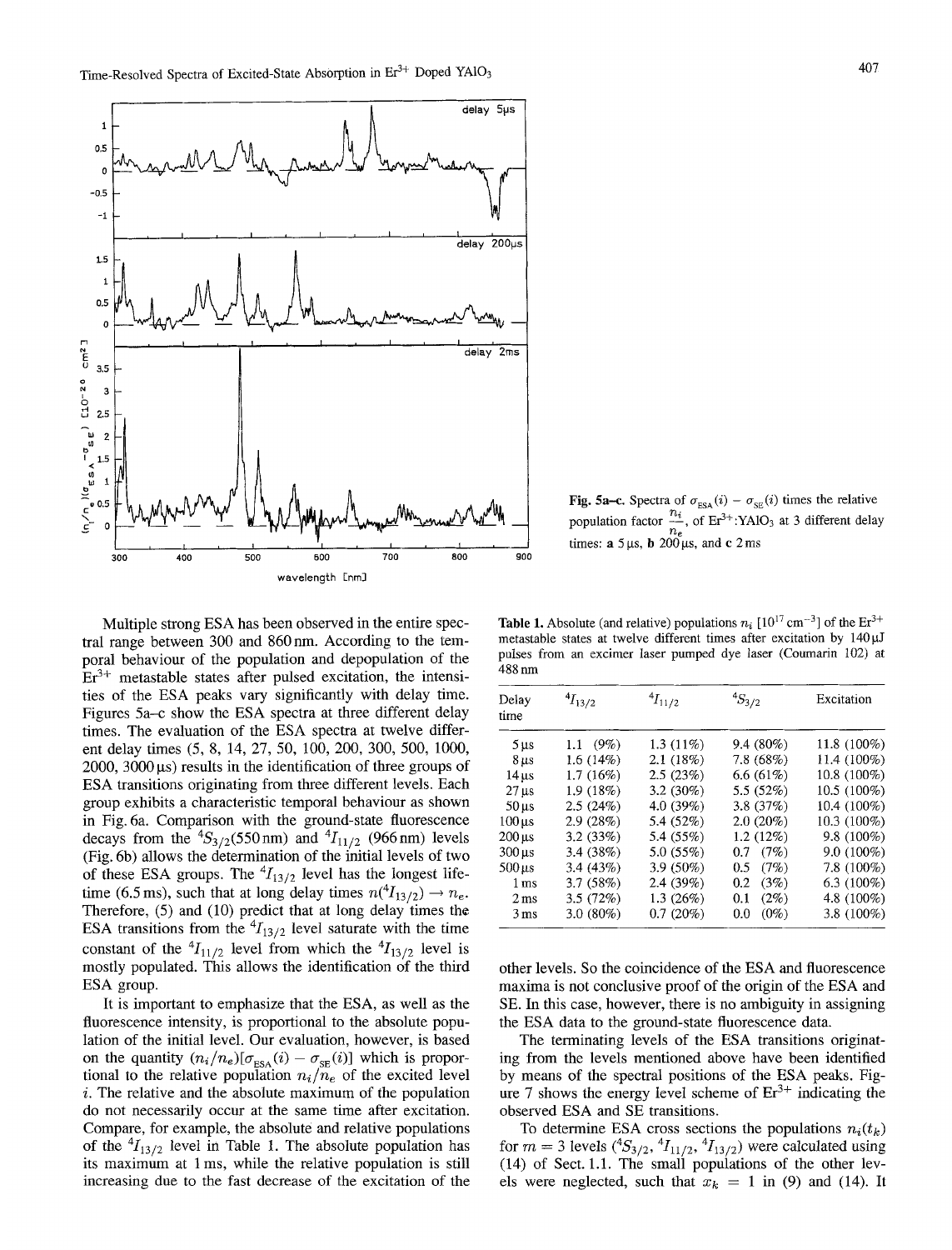

Fig. 6a-e. The temporal behaviour of a the ESA peaks originating from  ${}^{4}S_{3/2}$ ,  ${}^{4}I_{11/2}$ , and  ${}^{4}I_{13/2}$ , b the fluorescences from  ${}^{4}S_{3/2}$  and  ${}^{4}I_{11/2}$ , and c the absolute populations of the metastable levels

must be noted that in (14) the numerator and denominator can equal zero, which may occur if the statistical deviation is too large. Therefore, 4500 spectra of  $ln(I_n/I_n)$  [see (4)] were summed at every delay time for the calculation of the ESA cross sections. The populations of the metastable levels are given in Table 1 and shown in Fig. 6c. The temporal behaviour is in good agreement with that of the fluorescence decays (Fig. 6b). The effective cross sections calculated from these populations are listed in Table 2. Because of the small spectral resolution (5 nm) available, the  $\sigma_{\text{ESA}}$  values represent averages over the corresponding Stark multiplets. At the long wavelength side of the spectrum the Stark splitting is partially resolved. The calculated cross sections are not corrected with respect to the Boltzmann populations of the Stark levels because single Stark transitions could not be resolved. Therefore, the  ${}^4S_{3/2} \leftrightarrow {}^4I_{13/2}$  transitions at 840-859 nm have different effective cross sections in SE and ESA (see Table 2). The margin of error is approximately  $\pm 20\%$ for the populations as well as the cross sections, and  $\pm 2$  nm for the wavelengths.

It should be noted that the cross sections of GSA and ESA are of the same order of magnitude. The highest ESA

Table 2. ESA transitions and the corresponding cross sections in  $\text{Er}^{3+}$ : YAIO<sub>3</sub>.  $\sigma_{\text{ESA}}$  [10<sup>-20</sup> cm<sup>2</sup>] and ( $\lambda$  [nm]) are given

| Transition       | $^4\!I_{13/2}$ | ${}^4I_{11/2}$ | ${}^{4}S_{3/2}$ |
|------------------|----------------|----------------|-----------------|
| Unknown          |                |                | 0.7(411)        |
| Unknown          |                |                | 0.8(445)        |
| $(^{4}D)_{7/2}$  | 1.7(308)       |                | 0.7(478)        |
| $?_{5/2}$        | 2.6(314)       |                | 0.6(491)        |
|                  |                |                | 1.0(500)        |
| $?_{9/2}$        | 0.6(337)       |                |                 |
| $?_{5/2}$        | 1.0(355)       | 0.7(408)       | 0.2(607)        |
| $(^{4}G)_{7/2}$  | 0.7(366)       | 1.6 (422)      | 1.3 (638)       |
|                  |                |                | 1.0(641)        |
|                  |                |                | 0.7(647)        |
| $^2\!K_{13/2}$   | 0.6(378)       | 2.0 (437)      | 1.6(677)        |
| $^{2}P_{3/2}$    | 0.6(403)       | 0.5(471)       | 0.3(766)        |
|                  |                |                | 0.3(771)        |
| ${}^{2}G_{7/2}$  | 1.0(471)       | 2.6 (564)      |                 |
| ${}^{2}K_{15/2}$ |                | 0.5(574)       |                 |
| and              | 5.1 (482)      | 0.4(577)       |                 |
| ${}^{2}G_{9/2}$  |                | 1.0(586)       |                 |
| ${}^4G_{11/2}$   | 2.1(508)       |                |                 |
| $^{2}H_{9/2}$    | 1.2 (556)      | 0.4(694)       |                 |
|                  | 1.6(560)       |                |                 |
| ${}^{4}F_{3/2}$  |                | 0.5(812)       |                 |
|                  |                | 0.8(816)       |                 |
| ${}^{4}F_{5/2}$  | 1.1(641)       | 0.3(833)       |                 |
|                  | 0.7(647)       | 0.2(840)       |                 |
| ${}^{4}F_{7/2}$  | 0.8(714)       |                |                 |
|                  | 0.7(719)       |                |                 |
|                  | 0.5(725)       |                |                 |
| $^{2}H_{11/2}$   | 0.7(795)       |                |                 |
|                  | 0.8(798)       |                |                 |
| ${}^{4}S_{3/2}$  | 0.5(840)       |                |                 |
|                  | 0.7(845)       |                |                 |
|                  | 1.1 (849)      |                |                 |
|                  | 0.8(859)       |                |                 |
| $^4\!F_{9/2}$    |                |                |                 |
| $^4\!I_{9/2}$    |                |                |                 |
| $^{4}I_{11/2}$   |                |                |                 |
| $^{4}I_{13/2}$   |                |                | 0.4(840)        |
|                  |                |                | 0.6(845)        |
|                  |                |                | 1.4 (849)       |
|                  |                |                | 1.7 (859)       |
| $^{4}I_{15/2}$   |                |                | 0.5(552)        |

peak at 482 nm results from the overlap of two transitions. ESA from other levels was not detected because, due to the short liftimes, the populations of these levels are small.

Significant stimulated emission (SE) has been observed on the possible laser transition  ${}^4S_{3/2} \rightarrow {}^4I_{15/2}$  near 550 nm for short delay times after pulsed excitation (see Fig. 5a). The gain vanishes after  $100 \mu s$  corresponding to the lifetime of the  ${}^{4}S_{3/2}$  state. On the other hand at longer delay times strong ESA originating from the  ${}^4I_{13/2}$  level is observed in the range 556-560nm (Fig. 5c). This ESA prevents SE from the  ${}^4S_{3/2}$  level into the upper Stark levels of the  ${}^4I_{15/2}$ level. In addition to the lower emission cross sections at the long wavelength side of the green fluorescence, this effect is the reason why the observed laser action in  $YAlO<sub>3</sub>$ at low temperatures [3] occurs at 549.6nm corresponding to the transition into the fourth lowest of eight Stark levels of the ground state. The Boltzmann population of this Stark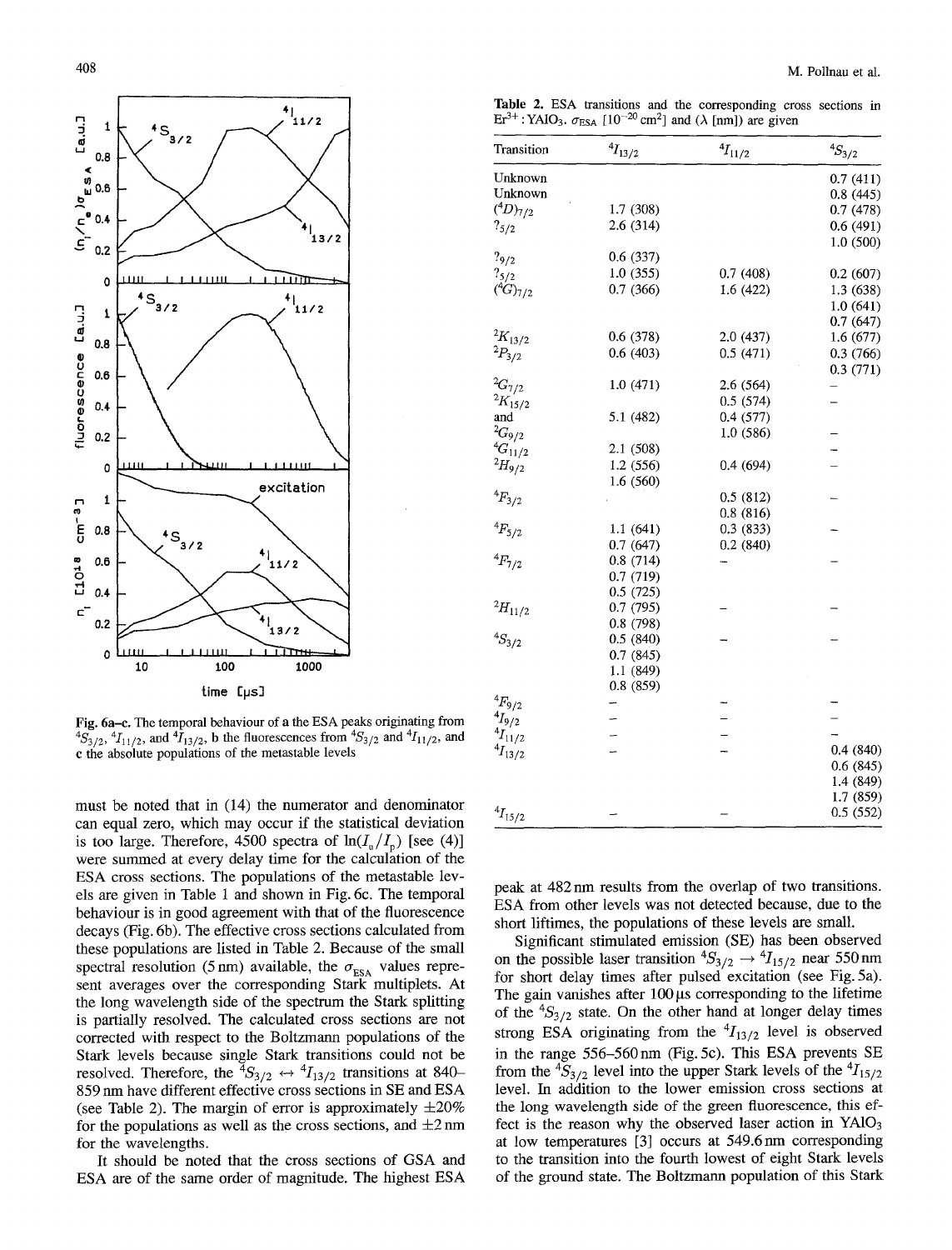

Fig. 7. Energy levels of  $Er^{3+}$ : YAlO<sub>3</sub> indicating the detected ESA and SE transitions originating from  $^{4}I_{13/2}$ ,  $^{4}I_{11/2}$ , and  $^{4}S_{3/2}$ 

level does not permit population inversion and stimulated emission under cw excitation at room temperature. The situation for the 850 nm laser transition  ${}^4S_{3/2} \rightarrow {}^4I_{13/2}$  [11] is different. Strong SE occurs at short delay times after excitation (see Fig. 5a). The corresponding population inversion during the first  $80 \mu s$  can be seen in Fig. 6c. The ESA observed at long delay times (Fig. 5c) is the inverse process  ${}^{4}I_{13/2} \rightarrow {}^{4}S_{3/2}$ , showing that due to the longer lifetime of the  ${}^{4}I_{13/2}$  level steady-state inversion can hardly be achieved at room temperature. Figure 6c also shows that inversion on the laser transition  ${}^4I_{11/2} \rightarrow {}^4I_{13/2}$  at 3 µm exists up to 600 µs after pulsed excitation.

The results of the time-resolved ESA measurements clearly show that laser action of  $Er^{3+}$ :YA1O<sub>3</sub> on both transitions  $({}^4S_{3/2} \rightarrow {}^4I_{15/2}$  and  ${}^4S_{3/2} \rightarrow {}^4I_{13/2}$ ) should be possible at room temperature by use of short excitation pulses of a few us duration.

The wavelength region near 800 nm, which is of importance for diode pumping, contains two ESA transitions at 788-820 nm from the  $^{4}I_{13/2}$  level and at 810-825 nm from the  ${}^{4}I_{11/2}$  level. The highest peaks occur at 795, 798, 812, and 816nm. Because GSA at 800nm  $({}^{4}I_{15/2} \rightarrow {}^{4}I_{9/2})$  is rather small these ESA processes may severely affect the

pump efficiency. These ESA transitions may be utilized for up-conversion pumping [3].

 $Ar<sup>+</sup>$  and  $Kr<sup>+</sup>$  lasers, commonly available in laboratories, are used in laser pumping experiments to optimize the lasing parameters of Er doped materials. The ESA measurements provide the following results: ESA from  $\frac{4I_{13/2}}{2}$  reduces the pump efficiency at 488 nm. This ESA results in a blue fluorescence from  ${}^{2}H_{9/2}$ . The ESA from the  ${}^{4}S_{3/2}$  level detected at 491 nm may also extend to 488 nm as was supposed in [7]. However, this cannot be decided from these spectra because of the small resolution available. Krypton laser pumping at 647 nm is influenced by ESA from the  ${}^4I_{13/2}$  and  ${}^4S_{3/2}$  levels. Up-conversion produces green fluorescence from  ${}^{4}S_{3/2}$ during excitation to any lower lying states, however, after  $647 \text{ nm}$  excitation to the  $\frac{4F_{9/2}}{2}$  level the ESA transition  ${}^{4}I_{13/2} \rightarrow {}^{4}F_{5/2}$  enhances this fluorescence. There was no ESA measured at the krypton pump wavelength of 521 nm, which is ideal for the excitation of the  ${}^4S_{3/2}$  level.

Finally, previously unknown energy levels of  $Er^{3+}$  in YAlO<sub>3</sub> where identified by ESA originating from the  ${}^{4}S_{3/2}$ level at 411 and 445 nm corresponding to transitions into energy levels at 42800 and  $40900 \text{ cm}^{-1}$  from the ground state.